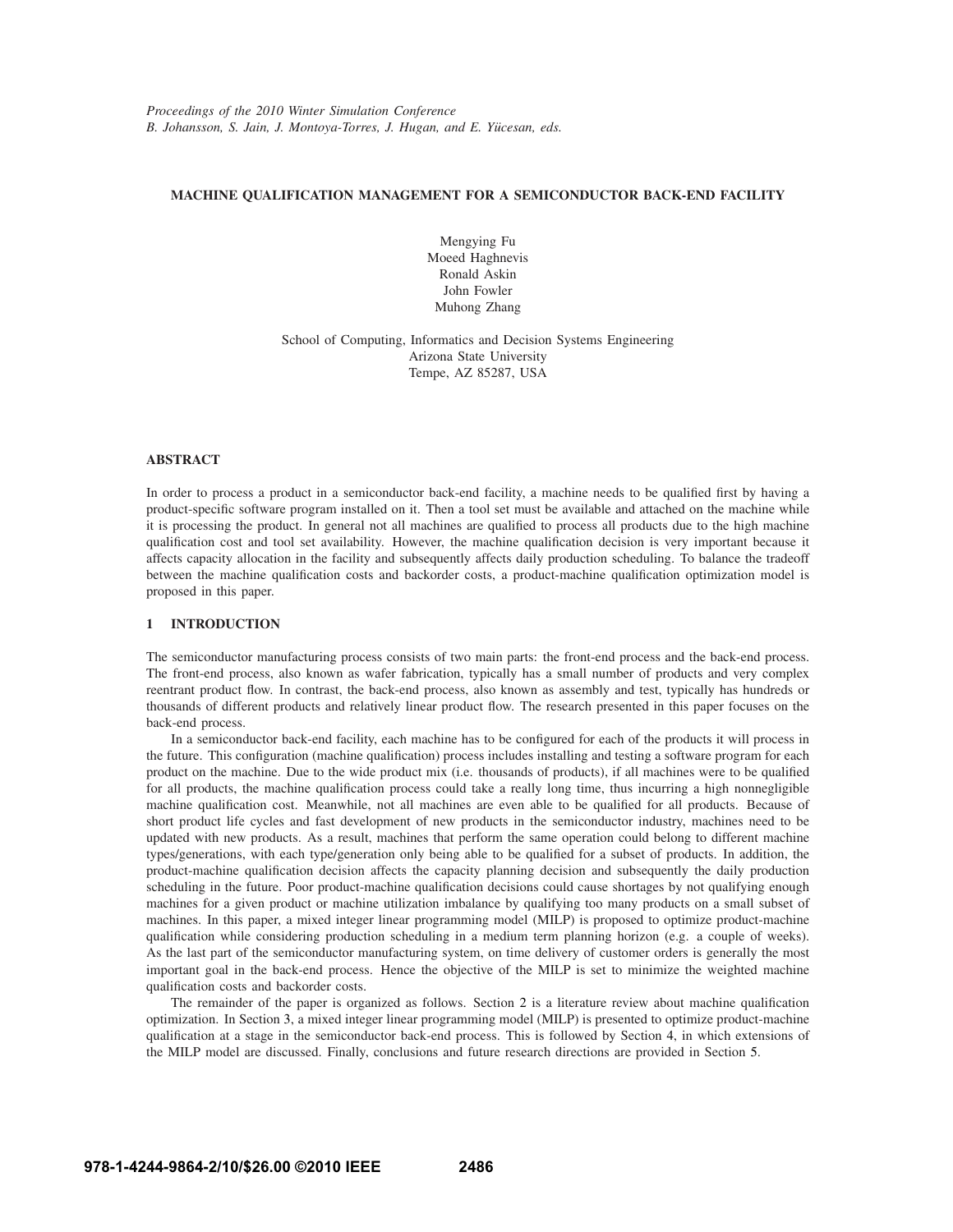# **2 LITERATURE REVIEW**

Product-machine or operation-machine qualification is a very common feature in the modern semiconductor manufacturing process. A few papers consider this feature in their scheduling models (Hurink et al. 1994, Jurisch 1995, Brucker et al. 1997, Mati and Xie 2004, Wu et al. 2006, Wu et al. 2008), but none of them proposes any change or optimization on the current machine qualification. There are also some other papers that utilize short-term machine dedication to schedule the production (Campbell 1992, Bourland and Carl 1994). An operation-machine qualification management system is proposed by Johnzen et al. (2008) for a semiconductor front-end facility, and four flexibility measures are developed for each operation-machine qualification. Impact of different operation-machine qualifications, with different scores according to each of the four flexibility measures, on scheduling is showed through simulation. Aubry et al. (2008) present a mixed integer linear programming model (MILP) for the product-machine qualification optimization of parallel multi-purpose machines. The objective is to minimize machine configuration costs while still obtaining a load-balanced capacity allocation. The MILP formulation is proved to be strongly NP-hard but could be relaxed to a transportation problem under some assumptions. Rossi (2010) provide a robustness measure for the multi-purpose machine configuration model based on Aubry et al. (2008). Maximal disturbance of the demand that would change the optimal configuration is used as the robustness measure. Ignizio (2009) proposes a binary optimization model for operation-machine qualification at the photolithography machines in a wafer fabrication factory. The objective is to obtain a load-balanced schedule at minimal machine qualification costs. The cycle time in the factory is shown to be decreased using the binary optimization model compared to qualifications developed by heuristic or "educated guess" means. In somewhat related work, Drexl and Mundschenk (2008) propose an integer programming model for long-term employee staffing based on qualification profiles. The objective is to accomplish all tasks with minimal total employment costs. Employee scheduling could be another application area of the methodologies developed for the machine qualification management in the factory.

However, none of these papers above considers multi-stage manufacturing systems or production scheduling in the machine qualification optimization model. In this research, a mixed integer linear programming model (MILP) is proposed to optimize product-machine qualification in a multi-stage manufacturing system while considering detailed scheduling in a medium term planning horizon (e.g. several weeks). The MILP minimizes the total machine qualification costs and backorder costs.

# **3 MACHINE QUALIFICATION OPTIMIZATION MODEL (MQO)**

A mixed integer linear programming model (called **MQO**) is proposed to optimize product-machine qualification in a semiconductor back-end facility. The facility has multiple stages with parallel machines at each stage. Products are processed in lots with a fixed numbers of units in each lot. Setup times are sequence-dependent and not included in the lot processing time. However, setup times are not modeled explicitly in **MQO**. Instead, the setup times are considered by decreasing the machine capacity by a certain percentage (defined as 1−*A* in the **MQO**). Product-machine qualification is considered in the model, and thus only qualified machines can process a given product at a given step. Initial product-machine qualifications could be provided though an existing qualification matrix. If the demand is not completely satisfied with the initial product-machine qualifications, additional machines will be qualified while balancing backorder costs and qualification costs. The planning horizon is divided into small time buckets to model the material handling/movement in the system. Meanwhile, the production quantity of each product on each machine will be scheduled for each time bucket.

### **Notation:**

*P*: number of products, with index *p*

*N*: number of stages, with index *n*

 $M[n]$ : number of unrelated machines at stage *n* 

*T*: number of time periods, with index *t*

*C*: capacity of a machine in each time period  $(C_{n,m}$  if it is machine dependent)

*A*: available percentage of the machine capacity for production in each time period after setup reservation

*Bp*,0: initial back order quantity of product family *p*

 $I_{p,n,0}$ : initial inventory of product *p* at (after) stage *n* 

*bp*: back order cost of product *p*

 $d_{p,t}$ : demand quantity of product *p* at the end of time period *t* 

 $t_{p,n,m}$ : unit processing time of product *p* on machine *m* at stage *n* 

 $q[p,n,m]$ : 1 if machine *m* at stage *n* is qualified for product *p*, 0 otherwise

 $c_{p,n,m}$ : cost of qualifying machine *m* at stage *n* for product *p* 

### **Decision Variables:**

 $X_{p,n,m,t}$ : continuous variable, production quantity for product *p* in time period *t* on machine *m* at stage *n* 

 $I_{p,n,t}$ : continuous variable, inventory quantity of product *p* at the end of time period *t* after stage *n*  $B_{p,t}$ : continuous variable, back order quantity of the product *p* at the end of time period *t*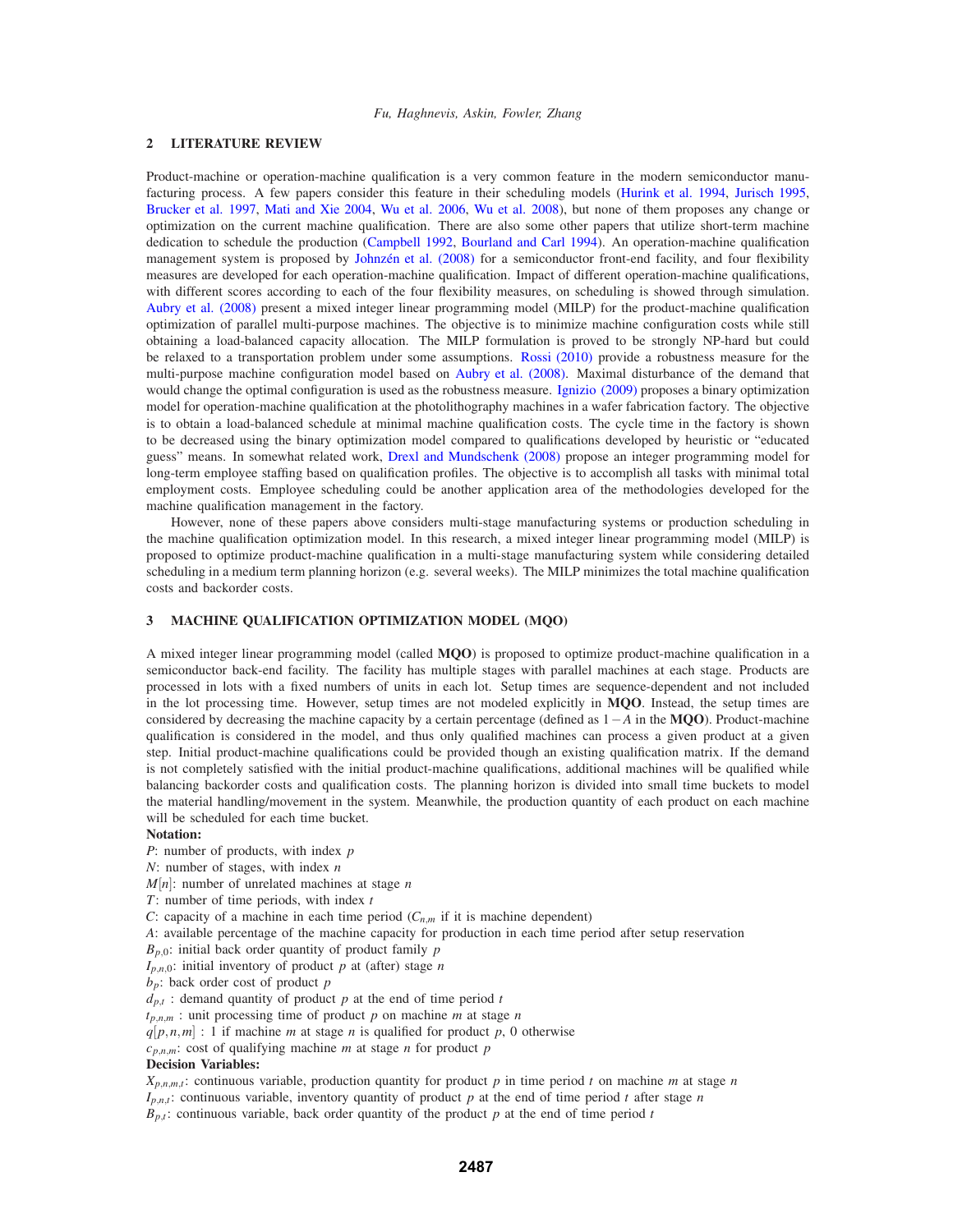$Q_{p,n,m}$ : binary variable, 1 if machine *m* at stage *n* is recommended to be qualified for product *p*, 0 otherwise

#### **(MQO)**

$$
min \sum_{p,t} b_p B_{p,t} + \sum_{p,n,m_q(p,n,m)=0} c_{p,n,m} Q_{p,n,m}
$$
\n(1)

s.t. 
$$
I_{p,n,t-1} + \sum_{m} X_{p,n,m,t} - \sum_{m} X_{p,n+1,m,t} = I_{p,n,t}
$$
, for all  $p, n < N, t$  (2)

$$
I_{p,N,t-1} - B_{p,t-1} + \sum_{m} X_{p,N,m,t} - d_{p,t} = I_{p,N,t} - B_{p,t}, \text{ for all } p,t
$$
 (3)

$$
\sum_{m} X_{p,n+1,m,t} \le I_{p,n,t-1}, \text{ for all } p,n < N,t \tag{4}
$$

$$
\sum_{p} t_{p,n,m} X_{p,n,m,t} \le C \times A, \text{ for all } n, 1 \le m \le M[n], t
$$
 (5)

$$
X_{p,n,m,t} \le \frac{C}{t_{p,n,m}} \times Q_{p,n,m}, \text{ for all } p,n,m_{q[p,n,m]=0}, t
$$
 (6)

$$
X_{p,n,m,t}, I_{p,n,t}, B_{p,t} \in \mathbb{R}^+, \text{ for all } p,n,m,t
$$
\n<sup>(7)</sup>

$$
Q_{p,n,m,t} \in \mathbb{B}, \text{ for all } p,n,m,t
$$
\n
$$
(8)
$$

The objective (1) is to minimize the total backorder and machine qualification costs. Constraints (2) are the inventory balance constraints for every product at every stage, except the last stage, in each time period. They indicate that the inventory quantity at the end of current time period must equal to the previous inventory plus production minus consumption at the next stage. Constraints (3) are the inventory balance constraints for every product at the last stage in each time period. They are similar to constraints (2) except that the consumption at the next stage is replaced by demand. Backorders are allowed but incur cumulative backorder costs as shown in the objective expression (1). Constraints (4) are the material availability constraints, which state that the production quantity at stage *n* in period *t* must be less than the inventory quantity at stage  $n-1$  in period  $t-1$ . Constraints (5) are the capacity constraints for every machine in each time period, which state that the total production time must be less than the available machine capacity after setup time reservation. Constraints (6) are the machine qualification constraints, which allow the production quantities to be positive if the machine is qualified for the product. Constraints (7) and (8) are the positive and binary constraints for the decision variables.

The model could be easily extended to include different process routes for different products and material handling time between stages by slightly modifying the subscripts. For example, instead of  $X_{p,n+1,m,t}$ ,  $X_{p,n+2,m,t}$  should be used in constraints (2) and (4) if product *p* skips stage *n*+1. The material handling time for product *p* between stage *n* and stage  $n+1$  needs to be added on to the subscript *t* of all  $X_{p,n+1,m,t}$ 's in constraints (2) and (4).

# **4 MACHINE QUALIFICATION MANAGEMENT SYSTEM**

A machine qualification management system with a graphical user interface was developed with Excel macro based on the above machine qualification optimization model. The architecture of the system is shown in Figure 1. First, data from the factory are transformed using the input generator into formatted text files. There are three categories of data. The first category consists of static factory data, which includes physical production system information (e.g. number of stages, number of parallel machines at each stage), process information (e.g. lot processing time of each product on each machine), product information (e.g. number of products, priority for each product), and a matrix of existing machine qualifications. The static data do not change frequently. The second category consists of the dynamic demand information for the planning period. Those data could change from week to week and can be changed by the user to do a what-if analysis. The third category consists of user preferences. First users will be asked to provide the preference between each pair of machines, which is determined by the distance between the machines. For example, machines close to each other are preferred to be qualified for the same product so that the material handling time is shorter. Then users need to input the preference between each pair of machine and product, which may be determined by the lot processing time for a product on a machine. Usually faster machines are more preferred.

The formatted text files are then read in by the qualification feasibility checker. The qualification feasibility checker utilizes the **MQO** model but sets all additional machine qualification variables  $Q_{p,n,m}$ 's to 0. The output of the qualification feasibility checker consists of machine utilizations and backorder quantities in each time period. If there are backorders, users will have two options (manual or automatic) for qualifying additional machines to decrease the backorder quantities. In the manual qualification optimization mode, the utilization of each machine in each time period will be presented to the user, who could then improve the machine qualification based on expert knowledge. As the automatic qualification optimization mode is chosen, the **MQO** model will be used to identify additional machines to be qualified while balancing the machine qualification and backorder costs. Machine utilization and backorder reports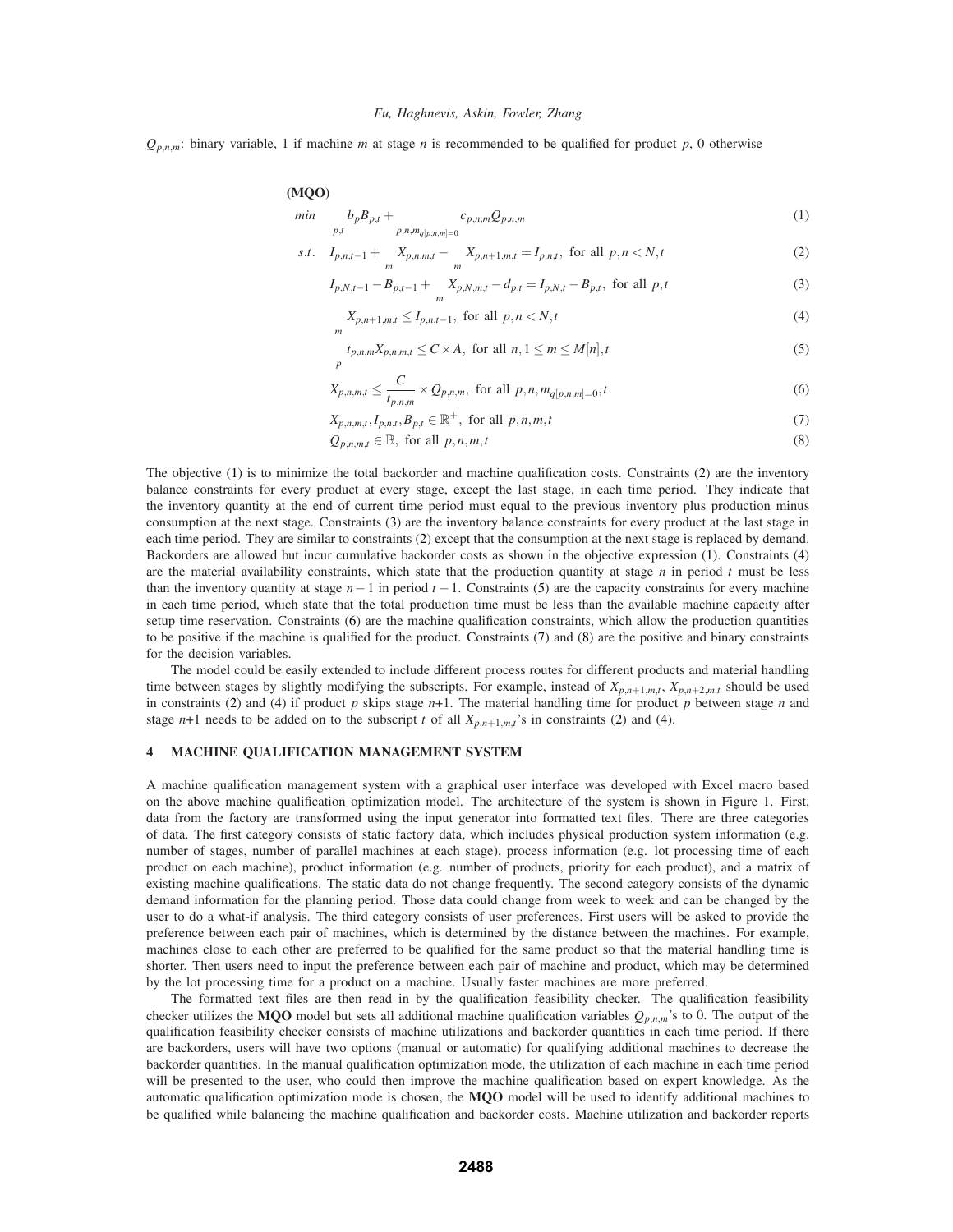are generated from the **MQO** model.



Figure 1: Architecture of the machine qualification management system.

All the above functions are integrated in a graphical user interface (GUI) with a report generator. The GUI has three main screens: run, report, and analyze. In the run screen, users set parameters for the **MQO** model, such as the available percentage of the machine capacity *A* and a percentage parameter used to change the demand quantity for what-if analysis. Furthermore, users can input and modify machine-machine preferences and product-machine preferences. The report generator in the GUI generates a weekly report, which is the report screen, showing the capacity of each machine used on each product and the backorder quantity of each product for each week in the planning horizon. Figure 2 shows a sample report for 2 weeks in the report screen. Take the week1 report for example, the available machine capacity for production (Machine Availability *A*) and machine capacity spent on production (Effective Utilization *U*) are listed for each machine, with the percentage of machine capacity spent on each product on the right side of the table. On the bottom of the table are the demand (QTG, which a factory term short for quantity to go), production quantity (Completed), and end-of-week shortage (Accumulative Miss) for each product. In the analyze screen, users can choose whether to manually qualify machines for products with backorders or run the automatic qualification optimization algorithm to obtain qualification recommendations that balance the qualification and backorder costs.

# **4.1 AN EXAMPLE**

An example is presented here, with 2 products and 3 stages. Product 1 has a higher priority of 5 and product 2 has a lower priority of 1. There are 8, 10, and 9 machines at the first, second, and third stages, respectively. Parallel machines have different processing times for the same product, as shown in Table 1. Px represents product x, and Sy<sub>Z</sub> means the *z*th machine at stage *y*. If the lot processing time is 0, e.g. for product 1 on machine 1 at stage 3, the machine can not be qualified for the product. The initial product machine qualification matrix is shown in Table 2, with 1 meaning the machine is qualified for a given product and 0 otherwise. The planning period is limited to 3 weeks, with the weekly demands for product 1 as 0 lot, 38 lots, and 0 lot, and for product 2 as 38 lots, 87 lots, and 88 lots.

Table 1: Lot processing time (hr) of each product on each machine.

|                | S <sub>1</sub> 1 |           |      | S1.2 S1.3 S1.4 S1.5 S1.6 S1.7 S1.8      |  |           |        |         |
|----------------|------------------|-----------|------|-----------------------------------------|--|-----------|--------|---------|
| P <sub>1</sub> | 2.05             | 2.05      |      | 2.03 2.03 2.05 2.05 2.03 2.05           |  |           |        |         |
| P2             | 1.73             | 1.75 1.49 |      | 1.49 1.49 1.49 1.49 1.49                |  |           |        |         |
|                | $S2_{-1}$        |           |      | S2.2 S2.3 S2.4 S2.5 S2.6 S2.7 S2.8      |  |           | $S2-9$ | $S2_10$ |
| <b>P1</b>      | 2.07             |           |      | 2.07 2.07 2.07 2.07 2.07 2.07 2.07 2.07 |  |           |        | 2.07    |
| P2             |                  |           |      |                                         |  |           |        |         |
|                | S <sub>3</sub> 1 | S3 2      |      | S3.3 S3.4 S3.5 S3.6 S3.7 S3.8           |  |           | S3_9   |         |
| P <sub>1</sub> | 0.00             | 2.05      | 2.05 | 2.05 2.05 2.05 2.05 2.07 2.05           |  |           |        |         |
| P <sub>2</sub> | 0.00             |           |      | 2.37 2.37 2.37 2.37 2.37 2.37           |  | 2.37 2.37 |        |         |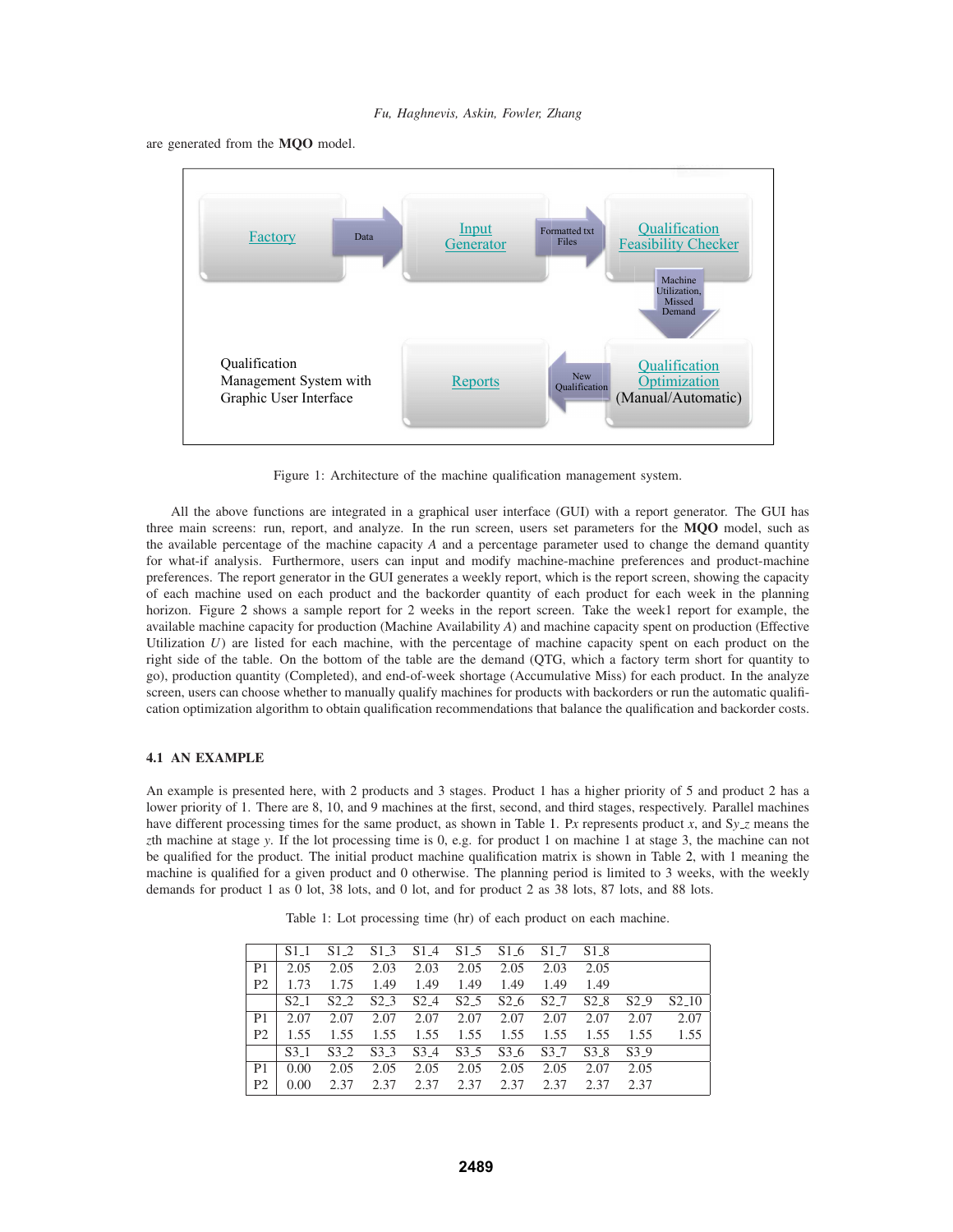*Fu, Haghnevis, Askin, Fowler, Zhang*

| <b>Weekly Machine Utilization Summary</b> |                |                  |                |       |                   |                   |                |  |  |  |
|-------------------------------------------|----------------|------------------|----------------|-------|-------------------|-------------------|----------------|--|--|--|
| Week1                                     | <b>Machine</b> | <b>Effective</b> | Machine        |       |                   |                   |                |  |  |  |
|                                           | availability   | utilization      | utilization    |       |                   |                   |                |  |  |  |
|                                           | $A(\% )$       | $U(\% )$         | $U/A$ (%)      | prod1 | prod <sub>2</sub> | prod <sub>3</sub> | prod4          |  |  |  |
| test1                                     | 80             | 80               | 100            | 3.43  | 76.57             |                   |                |  |  |  |
| test <sub>2</sub>                         | 80             | 80               | 100            |       |                   | $\mathbf{0}$      |                |  |  |  |
| test3                                     | 80             | 80               | 100            | 0.95  |                   |                   | $\overline{0}$ |  |  |  |
| test4                                     | 80             | 80               | 100            |       | 12.08             | $\mathbf{0}$      | $\mathbf 0$    |  |  |  |
| test <sub>5</sub><br>QTG WW1              | 80             | 80               | 100            | 25    | 40                | 75                | $\Omega$<br>68 |  |  |  |
| Completed WW1                             |                |                  |                | 2.24  | 40                | 75                | 68             |  |  |  |
| <b>Accumulative Miss</b>                  |                |                  |                | 22.76 | $\overline{0}$    | $\overline{0}$    | $\overline{0}$ |  |  |  |
|                                           |                |                  |                |       |                   |                   |                |  |  |  |
| Week <sub>2</sub>                         | <b>Machine</b> | <b>Effective</b> | <b>Machine</b> |       |                   |                   |                |  |  |  |
|                                           | availability   | utilization      | utilization    |       |                   |                   |                |  |  |  |
|                                           | $A(\%)$        | $U(\%)$          | $U/A$ (%)      | prod1 | prod <sub>2</sub> | prod <sub>3</sub> | prod4          |  |  |  |
| test1                                     | 80             | 80               | 100            | 16.19 | 63.81             |                   |                |  |  |  |
| test <sub>2</sub>                         | 80             | 68.2             | 85.25          | 41.76 |                   | $\mathbf{0}$      |                |  |  |  |
| test3                                     | 80             | 69.52            | 86.9           | 44.51 |                   |                   | $\mathbf 0$    |  |  |  |
| test4                                     | 80             | 71.43            | 89.29          | 38.1  |                   | $\mathbf{0}$      | $\mathbf 0$    |  |  |  |
| test <sub>5</sub>                         | 80             | 80               | 100            | 26.94 | 42.58             |                   | $\Omega$       |  |  |  |
| QTG WW2                                   |                |                  |                | 63    | 48                | 20                | 25             |  |  |  |
| Completed WW2                             |                |                  |                | 85.76 | 48                | 20                | 25             |  |  |  |
| <b>Accumulative Miss</b>                  |                |                  |                | 0     | 0                 | $\overline{0}$    | $\overline{0}$ |  |  |  |

Figure 2: Report of the machine qualification management system.

The results of qualification feasibility checker and qualification optimization with two different *A* values are shown in Table 3. It should be noted that a negative number for shortage means inventory at the end of the week. Comparing the shortages and total costs between current qualification and optimized qualification, we can conclude that the qualification optimization eliminated the shortage with minimal machine qualification cost for the example. In addition, the value of *A* affects the feasibility checker and qualification optimization results. Therefore, choosing a proper *A* value is very important for the machine qualification management system. In the next Section 4.2, a potential solution for obtaining a proper *A* value is presented.

# **4.2 INTEGRATION WITH A SCHEDULING SYSTEM**

The production scheduling considered in the **MQO** model is simplified compared to the real shop floor scheduling, as it does not consider the sequence-dependent setups or the non-preemptive machine scheduling rules. The available percentage of the machine capacity for production *A* is generally inaccurate. If *A* is set to be larger than the actual value, it might cause shortages in the real production. On the other hand, if *A* is set to be smaller than the actual value, it could cause unnecessary machine qualification cost. As a result, the machine qualification management system

|                | S <sub>1</sub> 1 |      |                          |          |          | S1.2 S1.3 S1.4 S1.5 S1.6 S1.7 S1.8 |                  |                   |            |
|----------------|------------------|------|--------------------------|----------|----------|------------------------------------|------------------|-------------------|------------|
| P1             |                  |      |                          |          |          |                                    |                  |                   |            |
| P <sub>2</sub> |                  |      | $\Omega$                 |          | $\Omega$ |                                    |                  |                   |            |
|                | S <sub>2</sub> 1 |      |                          |          |          | S2_2 S2_3 S2_4 S2_5 S2_6 S2_7 S2_8 |                  | S <sub>2</sub> 9  | $S2_{-}10$ |
| P <sub>1</sub> |                  |      |                          |          |          |                                    |                  |                   |            |
| P <sub>2</sub> |                  |      | $\Omega$                 | $\Omega$ | $\Omega$ | $\Omega$                           | $\Omega$         |                   |            |
|                | S3 1             | S3 2 | S3.3 S3.4 S3.5 S3.6 S3.7 |          |          |                                    | S3 <sub>-8</sub> | S <sub>3</sub> _9 |            |
| P1             |                  |      |                          |          |          |                                    |                  |                   |            |
| P <sub>2</sub> |                  |      |                          |          |          |                                    |                  |                   |            |

Table 2: Initial product-machine qualification.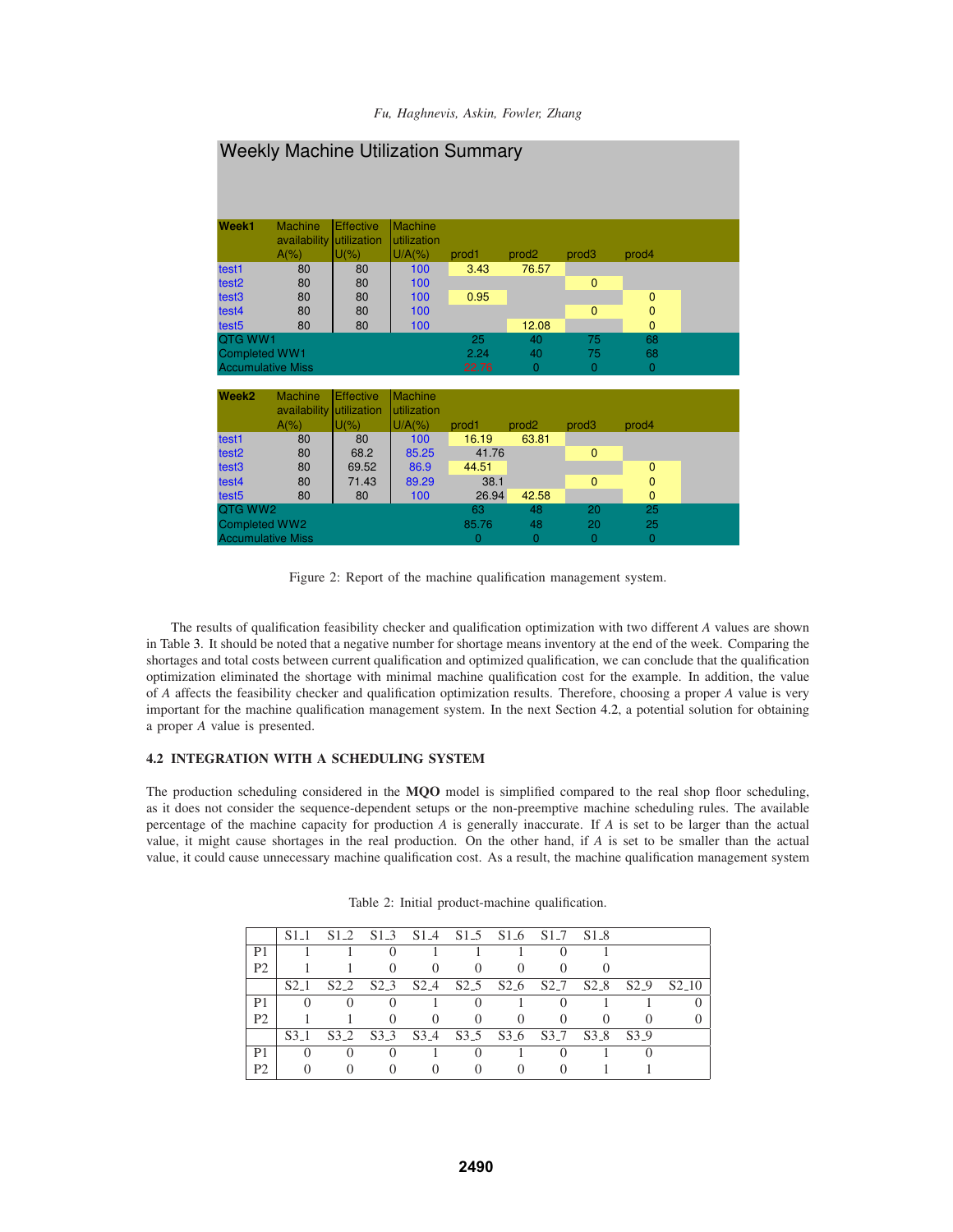|                           | $A = 80\%$           |          |                      |          | $A = 90\%$           |                |                      |          |
|---------------------------|----------------------|----------|----------------------|----------|----------------------|----------------|----------------------|----------|
|                           | Current              |          | Optimized            |          | Current              |                | Optimized            |          |
|                           | <b>Qualification</b> |          | <b>Oualification</b> |          | <b>Qualification</b> |                | <b>Qualification</b> |          |
|                           | P1                   | P2       | P1                   | P2       | P1                   | P <sub>2</sub> | P1                   | P2       |
| Week1 Shortage            | $-16.41$             | $-18.81$ | $-27.87$             | $-31.55$ | $-8.79$              | $-25.91$       | $-28.03$             | $-30.04$ |
| Week2 Shortage            | $\Omega$             | 11.38    | $\Omega$             | $-17.1$  | $\Omega$             | $-2.82$        | $\Omega$             | $-16.08$ |
| Week3 Shortage            | $\Omega$             | 42.57    | $\Omega$             | $\Omega$ | 0                    | 21.27          | $\Omega$             | $\Omega$ |
| Backorder Cost            | 78.1                 |          | $\left( \right)$     |          | 17.3                 |                | $\Omega$             |          |
| <b>Oualification Cost</b> | $\Omega$             |          | 7.8                  |          |                      |                | 7.8                  |          |
| <b>Total Costs</b>        | 78.1                 |          | 7.8                  |          | 17.3                 |                | 7.8                  |          |

Table 3: Computational result.

should be integrated with a scheduling system, in which the suggested machine qualification could be verified and the parameter *A* could be adjusted.

#### **5 CONCLUSION**

In this paper, a mixed integer linear programming model (MILP) is proposed to optimize product-machine qualifications for a semiconductor back-end facility. Production scheduling in a medium term planning horizon is considered and setup times are modeled indirectly. Based on the MILP model, a Excel-based machine qualification management system with a graphical user interface (GUI) is developed to be used in the factory.

In future research, the MILP model and the management system with GUI will be tested with real data and in a real factory. An interesting topic will be adding stochastic factors in the optimization of the machine qualification, such as the demand uncertainty and random machine breakdowns.

### **REFERENCES**

- Aubry, A., A. Rossi, M. Espinouse, and M. Jacomino. 2008. Minimizing setup costs for parallel multi-purpose machines under load-balancing constraint. *European Journal of Operational Research* 187 (3): 1115–1125.
- Bourland, K., and L. Carl. 1994. Parallel-machine scheduling with fractional operator requirements. *IIE Transactions* 26 (5): 56–65.
- Brucker, P., B. Jurisch, and A. Krämer. 1997. Complexity of scheduling problems with multi-purpose machines. Annals *of Operations Research* 70:57–73.
- Campbell, G. 1992. Using short-term dedication for scheduling multiple products on parallel machines. *Production and Operations Management* 1 (3): 295–307.
- Drexl, A., and M. Mundschenk. 2008. Long-term staffing based on qualification profiles. *Mathematical Methods of Operations Research* 68 (1): 21–47.
- Hurink, J., B. Jurisch, and M. Thole. 1994. Tabu search for the job-shop scheduling problem with multi-purpose machines. *OR Spectrum* 15 (4): 205–215.
- Ignizio, J. 2009. Cycle time reduction via machine-to-operation qualification. *International Journal of Production Research* 47 (24): 6899–6906.
- Johnzén, C., P. Vialletelle, S. Dauzère-Pérès, C. Yugma, and A. Derreumaux. 2008. Impact of qualification management on scheduling in semiconductor manufacturing. In *Proceedings of the 40th Conference on Winter Simulation*, ed. S. Mason, R. Hill, L. Monch, T. Jefferson, and J. Fowler, 2059–2066: Piscataway, New Jersey: Institute of Electrical and Electronics Engineers.
- Jurisch, B. 1995. Lower bounds for the job-shop scheduling problem on multi-purpose machines\* 1. *Discrete Applied Mathematics* 58 (2): 145–156.
- Mati, Y., and X. Xie. 2004. The complexity of two-job shop problems with multi-purpose unrelated machines. *European Journal of Operational Research* 152 (1): 159–169.
- Rossi, A. 2010. A robustness measure of the configuration of multi-purpose machines. *International journal of production research* 48 (3-4): 1013–1033.
- Wu, M., Y. Huang, Y. Chang, and K. Yang. 2006. Dispatching in semiconductor fabs with machine-dedication features. *The International Journal of Advanced Manufacturing Technology* 28 (9): 978–984.
- Wu, M., H. Jiang Jr, and W. Chang. 2008. Scheduling a hybrid MTO/MTS semiconductor fab with machine-dedication features. *International Journal of Production Economics* 112 (1): 416–426.